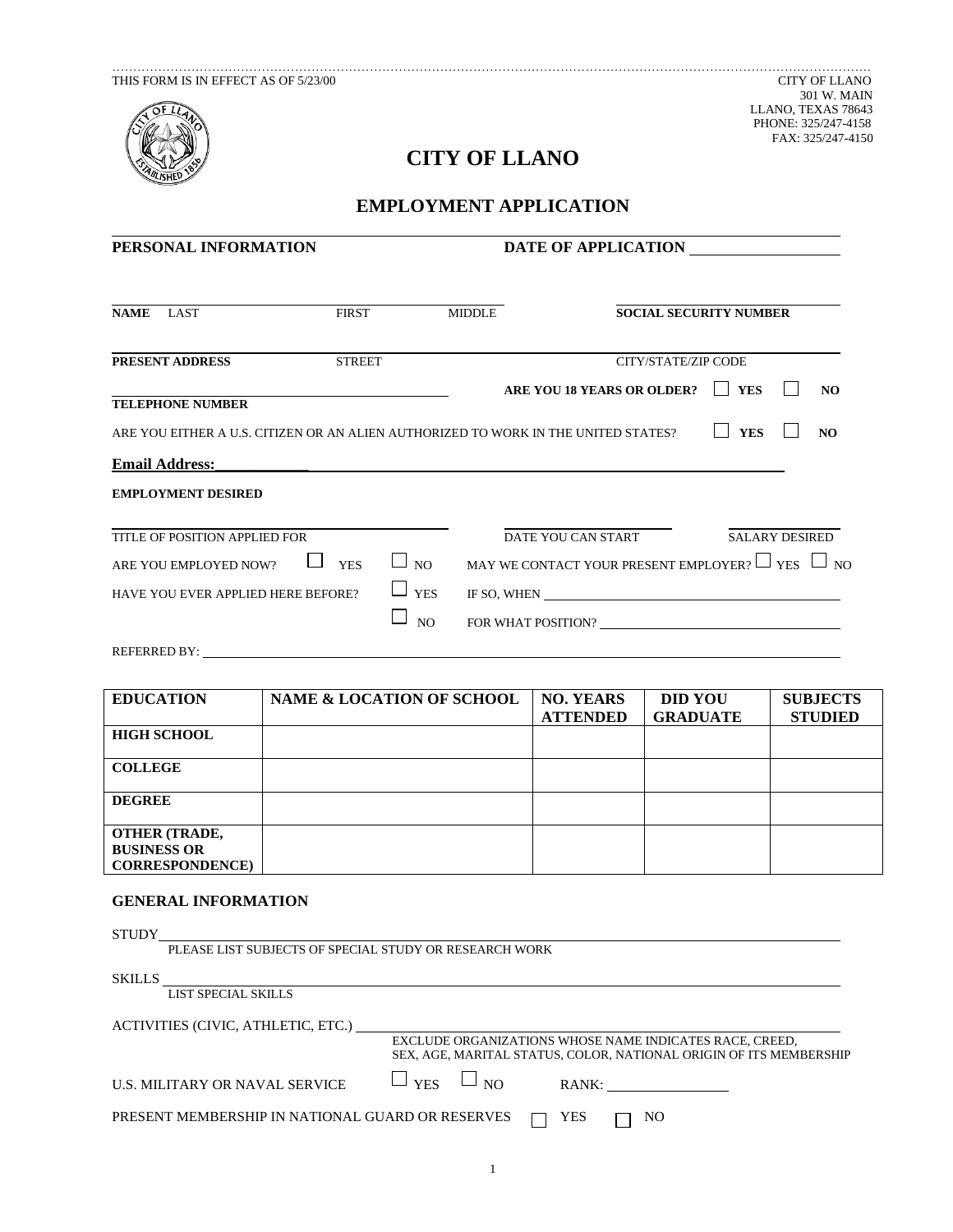## **FORMER EMPLOYERS**

| <b>DATE (MONTH/YEAR)</b>                              | <b>EMPLOYER INFORMATION</b> | <b>POSITION</b>                   |  |
|-------------------------------------------------------|-----------------------------|-----------------------------------|--|
| <b>FROM:</b>                                          | <b>NAMES:</b>               | <b>SALARY</b>                     |  |
| TO:                                                   | <b>ADDRESS:</b>             | # PEOPLE YOU<br><b>SUPERVISED</b> |  |
| <b>TELEPHONE:</b>                                     | <b>REASON FOR LEAVING:</b>  |                                   |  |
| LIST DUTIES/RESPONSIBILITES (IN ORDER OF IMPORTANCE): |                             |                                   |  |

| <b>FORMER EMPLOYERS</b>                               |                             |                                   |  |
|-------------------------------------------------------|-----------------------------|-----------------------------------|--|
| DATE (MONTH/YEAR)                                     | <b>EMPLOYER INFORMATION</b> | <b>POSITION</b>                   |  |
| <b>FROM:</b>                                          | <b>NAMES:</b>               | <b>SALARY</b>                     |  |
| TO:                                                   | <b>ADDRESS:</b>             | # PEOPLE YOU<br><b>SUPERVISED</b> |  |
| <b>TELEPHONE:</b>                                     | <b>REASON FOR LEAVING:</b>  |                                   |  |
| LIST DUTIES/RESPONSIBILITES (IN ORDER OF IMPORTANCE): |                             |                                   |  |

### **FORMER EMPLOYERS**

| <b>DATE (MONTH/YEAR)</b>                         | <b>EMPLOYER INFORMATION</b> | <b>POSITION</b>                   |  |
|--------------------------------------------------|-----------------------------|-----------------------------------|--|
| <b>FROM:</b>                                     | <b>NAMES:</b>               | <b>SALARY</b>                     |  |
| TO:                                              | <b>ADDRESS:</b>             | # PEOPLE YOU<br><b>SUPERVISED</b> |  |
| <b>TELEPHONE:</b>                                | <b>REASON FOR LEAVING:</b>  |                                   |  |
| LIGE BUERES DRSDAMSELIGES (BLADBER AR BJORELMAR) |                             |                                   |  |

**LIST DUTIES/RESPONSIBILITES (IN ORDER OF IMPORTANCE):** 

IF YOU NEED ASSISTANCE IN COMPLETING THE EMPLOYMENT APPLICATION, PLEASE INQUIRE AT THE PERSONNEL OFFICE. FURTHERMORE, THE CITY CONDUCTS PRE-EMPLOYMENT QUALIFICATION TESTING AND PERSONAL INTERVIEWS IN THE APPLICATION PROCESS. IF YOU BELIEVE YOU WILL REQUIRE REASONABLE ACCOMODATION (E.G. INTERPRETER, TDD, SCHEDULING ADJUSTMENT) IN THE APPLICATION PROCESS, PLEASE INFORM THE PERSONNEL OFFICE IN WRITING WHEN YOU SUBMIT YOUR APPLICATION.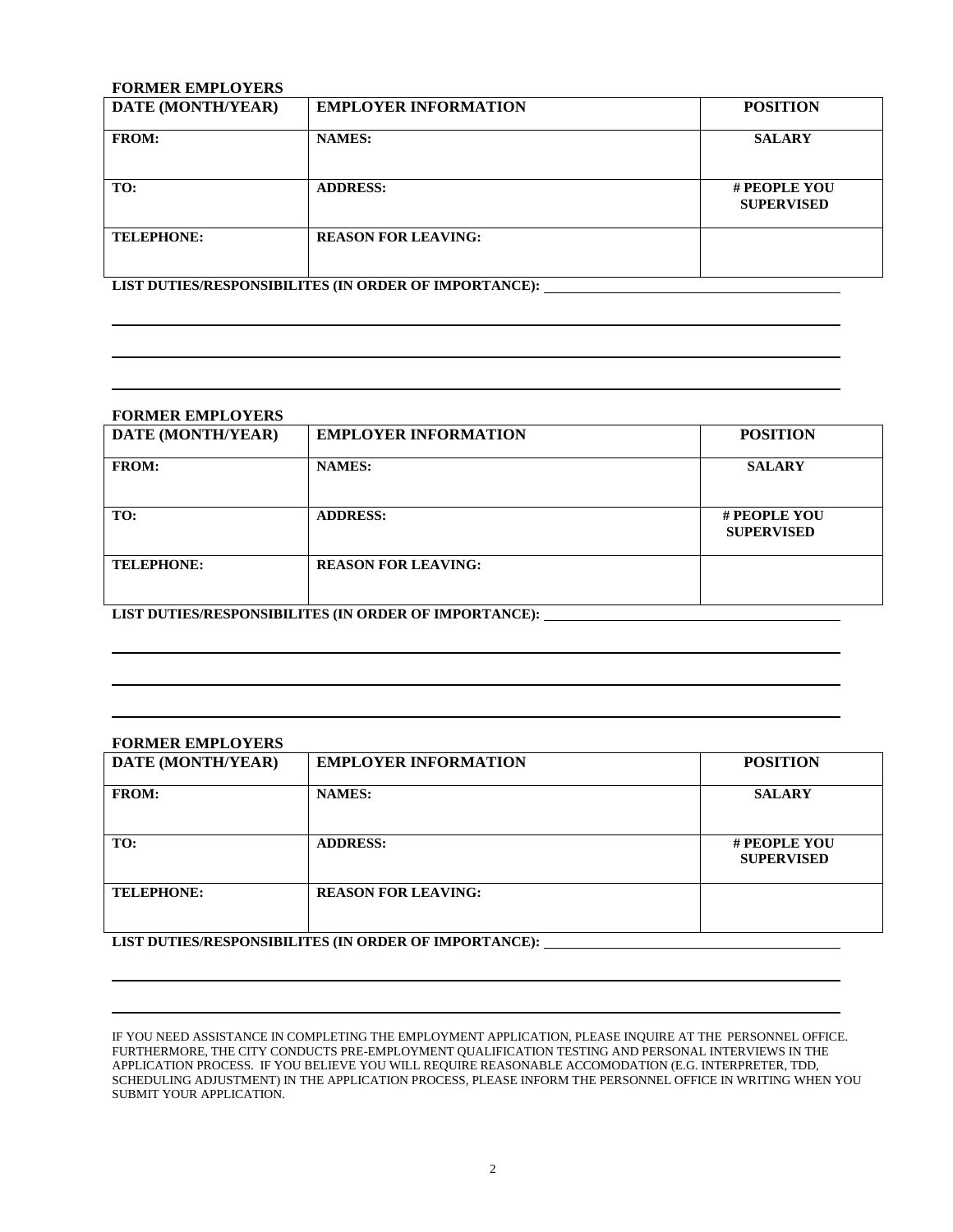#### **REFERENCES:** THREE PERSONS NOT RELATED TO YOU, WHOM YOU HAVE KNOWN AT LEAST ONE YEAR

| <b>NAME</b> | <b>ADDRESS</b> | TELEPHONE BUSINESS | <b>YEARS</b><br><b>KNOWN</b> |
|-------------|----------------|--------------------|------------------------------|
| 1.          |                |                    |                              |
| <u>L.</u>   |                |                    |                              |
| 3.          |                |                    |                              |

**CRIMINAL HISTORY: HAVE YOU EVER BEEN CONVICTED OF A FELONY OR OTHER CRIME?**  $\Box$  YES  $\Box$  NO IF YES, PLEASE EXPLAIN BELOW. (YOU MAY OMIT CONVICTIONS FOR MINOR TRAFFIC VIOLATIONS UNLESS THE POSITION FOR WHICH YOU ARE APPLYING REQUIRES THE OPERATION OF A MOTOR VEHICLE. CONVICTION WILL NOT RESULT IN YOUR AUTOMATIC DISQUALIFICATION FOR EMPLOYMENT. THE SERIOUSNESS OF THE CRIME, THE DATE OF CONVICTION AND THE RELEVANCE OF THE CRIME TO THIS POSITION WILL BE CONSIDERED.) **EXPLAIN:**

THE CITY OF LLANO, TEXAS IS AUTHORIZED BY SECTION 411.128 OF THE TEXAS GOVERNMENT CODE TO PERFORM CRIMINAL HISTORY RECORD CHECKS ON ALL APPLICANTS FOR EMPLOYMENT WITH THE CITY. DURING THE REVIEW PROCESS IF YOU ARE BEING CONSIDERED FOR A POSITION, A HISTORY OF YOUR CRIMINAL RECORD WILL BE REQUESTED FROM THE TEXAS DEPARTMENT OF PUBLIC SAFETY.

THE CITY WILL CONSIDER YOUR RELEVANT CRIMINAL CONVICTION RECORD IN DETERMINING YOUR ELIGIBILITY FOR EMPLOYMENT WITH THE CITY OF LLANO.

INQUIRIES INTO CONVICTION RECORDS WILL NOT NECESSARILY BE A BAR TO EMPLOYMENT, BUT FACTS SUCH AS RECENCY OF THE CONVICTION, NATURE OF THE CRIME, AND REHABILITATION WILL BE CONSIDERED.

#### **DRIVING RECORD**

ALL APPLICANTS APPLYING FOR A POSITION THAT REQUIRES A TEXAS DRIVER'S LICENSE MUST FURNISH INFORMATION CONCERNING HIS/HER DRIVING RECORD. THE CITY REQUIRES THIS INFORMATION FOR ALL DRIVING POSITIONS WITHIN THE CITY OF LLANO. PLEASE ATTACH A CURRENT COPY OF YOUR RECORD.

NAME:

DRIVER'S LICENSE #: EXPIRATION DATE:

#### **DRUG FREE WORKPLACE**

THE CITY OF LLANO IS COMMITTED IN ASSURING A SAFE AND PRODUCTIVE WORKPLACE FOR ALL CITY EMPLOYEES.

WHILE ON CITY PROPERTY OR DURING THE CONDUCT OF CITY BUSINESS, THE USE, POSSESSION, MANUFACTURE, SALE OR TRANSFER OF AN ILLEGAL DRUG OR ALCOHOL IS STRICTLY PROHIBITED.

ALL APPLICANTS SELECTED FOR A POSITION WILL BE REQUIRED TO COMPLY WITH THE CITY OF LLANO DRUG FREE WORK PLACE POLICY.

OFFERS OF EMPLOYMENT WILL BE CONDITIONED UPON THE APPLICANTS SUCCESSFULLY PASSING A DRUG **TEST.** 

THE CITY OF LLANO CONDUCTS PRE-EMPLOYMENT QUALIFICATION TESTING FOR CERTAIN JOBS. THE TESTS VARY BASED ON THE REQUIRED QUALIFCIATIONS FOR PARTICULAR JOBS.

THE UNDERSIGNED STATES THAT HE/SHE HAS READ THE STATEMENTS ABOVE AND UNDERSTANDS THE CONTENTS THEREOF

DATE OF APPLICATION SIGNATURE OF APPLICANT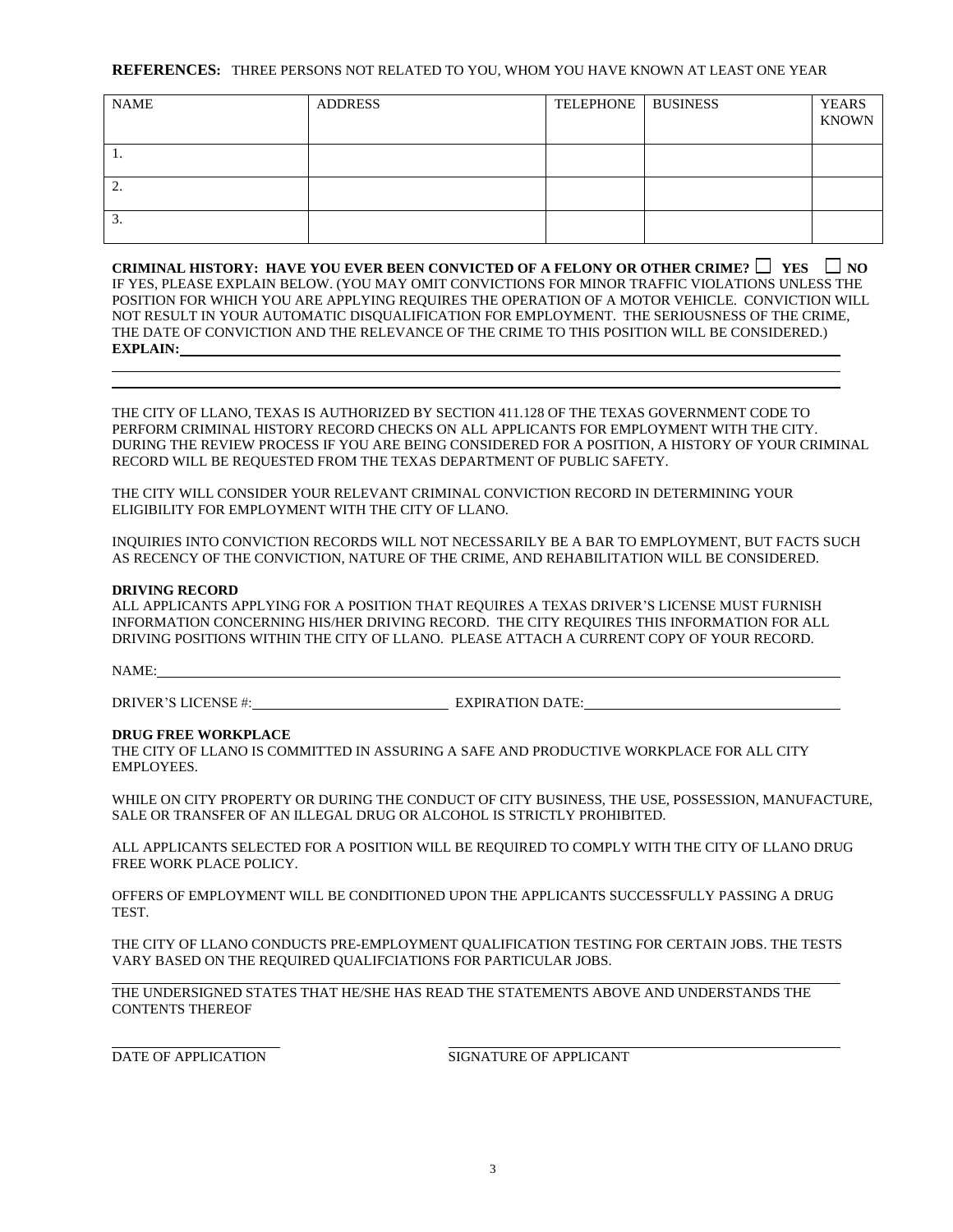AN EQUAL OPPORTUNITY/AFFIRMATIVE ACTION EMPLOYER I CERTIFY THAT THE STATEMENTS AND INFORMATION CONTAINED HEREIN ARE TRUE, COMPLETE, AND CORRECT TO THE BEST OF MY KNOWLEDGE, AND I AUTHORIZE ANY FORMER EMPLOYER TO RELEASE TO THIS EMPLOYER OR ITS AUTHORIZED REPRESENTATIVE ANY AND ALL EMPLOYMENT RECORDS AND OTHER INFORMATION IT MAY HAVE ABOUT MY EMPLOYMENT.

I UNDERSTAND THAT THE INFORMATION WILL BE USED FOR THE PURPOSE OF EVALUATING MY APPLICATION FOR EMPLOYMENT AND THAT I AM RESPONSIBLE FOR PROVIDING LEGAL DOCUMENTS VERIFYING MY IDENTITY AND ELIGIBILITY FOR EMPLOYMENT.

IN ADDITION, I UNDERSTAND THAT, IF SELECTED FOR AN INTERVIEW, TRUE COPIES OF ALL DEGREES, CERTIFICATES, OR LICENSES LISTED ON THIS APPLICATION WILL BE REQUIRED BEFORE AN EMPLOYMENT DECISION CAN BE MADE. A PHOTOCOPY OF THIS AUTHORIZATION SHALL BE AS VALID AS THE ORIGINAL.

I UNDERSTAND AND AGREE THAT, IF HIRED, MY EMPLOYMENT IS FOR NO DEFINITE PERIOD AND MAY, REGARDLESS OF THE DATE OF PAYMENT OF MY WAGES AND SALARY, BE TERMINATED AT ANY TIME, AND THAT MISREPRESENTATION ON MY APPLICATION OR DURING THE INTERVIEW PROCESS WILL SUBJECT ME TO IMMEDIATE DISCHARGE.

I UNDERSTAND THAT ONLY WRITTEN REPRESENTATIONS AND PROMISES OF THIS EMPLOYER WILL BE ENFORCEABLE.

I ALSO UNDERSTAND THAT THIS EMPLOYMENT APPLICATION IS SUBJECT TO PUBLIC DISCLOSURE IN ACCORDANCE WITH THE TEXAS PUBLIC INFORMATION ACT.

DATE SIGNATURE OF APPLICANT

## **AN EQUAL OPPORTUNITY EMPLOYER (M/F/D/V/)**

## **HOW WERE YOU REFERRED TO OUR ORGANIZATION?**

NEWSPAPER JOURNAL

WALK-IN SCHOOL/UNIVERSITY

FRIEND OTHER

PLEASE SPECIFY